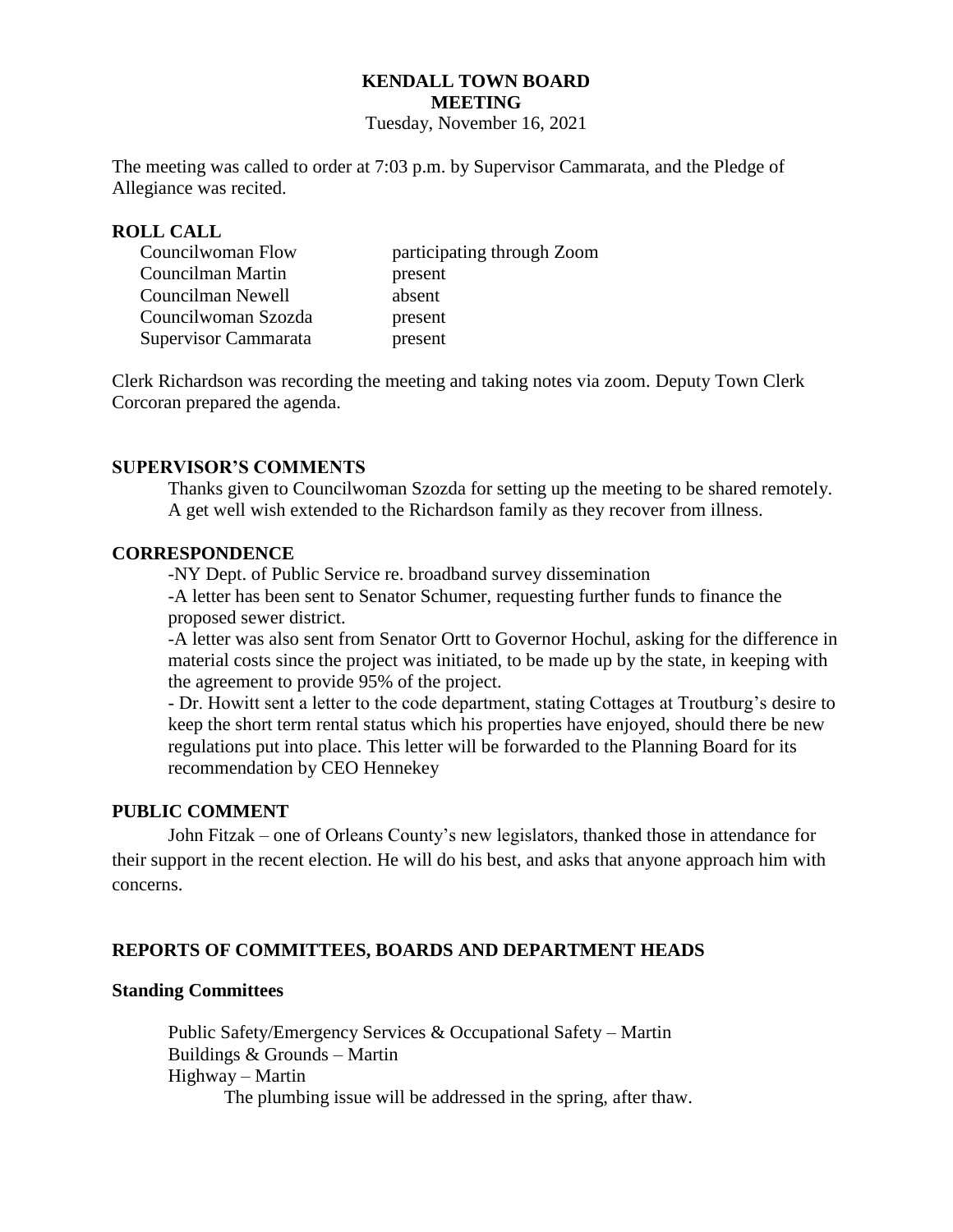Community Relations - Flow Culture & Recreation – Flow Information Services – Flow No report

Human Resources and Ethics – Szozda

Employee Benefits – Szozda

Paperwork is prepared for Paul Jennings, and will be taken care of after the meeting.

Planning, Zoning & Agriculture – Newell No report

Finance, Taxes & Special Districts – Cammarata Budget is complete and submitted. A company has been engaged to do income surveys done for water district eleven. This would include approximately 250 residents. Waste water project – Hamlin Beach State Park will provide its overview and whether or not it will be contributing financially to this REDI project.

#### **Boards**

Planning Board – P. Pfister, Chair

The finalized Notice of Decision regarding the solar projects is done, and will be distributed shortly.

Zoning Board – P. Bolton, Chair

A zoning decision has been tabled until the next meeting.

### **Department Heads**

Assessor – L. Ames Code Enforcement – P. Hennekey Highway - W. Kruger Historian – K. Corcoran Recreation – M. Werth Town Clerk – A. Richardson Town Justice – D. Kluth – written report submitted Supervisor – A. Cammarata – written report submitted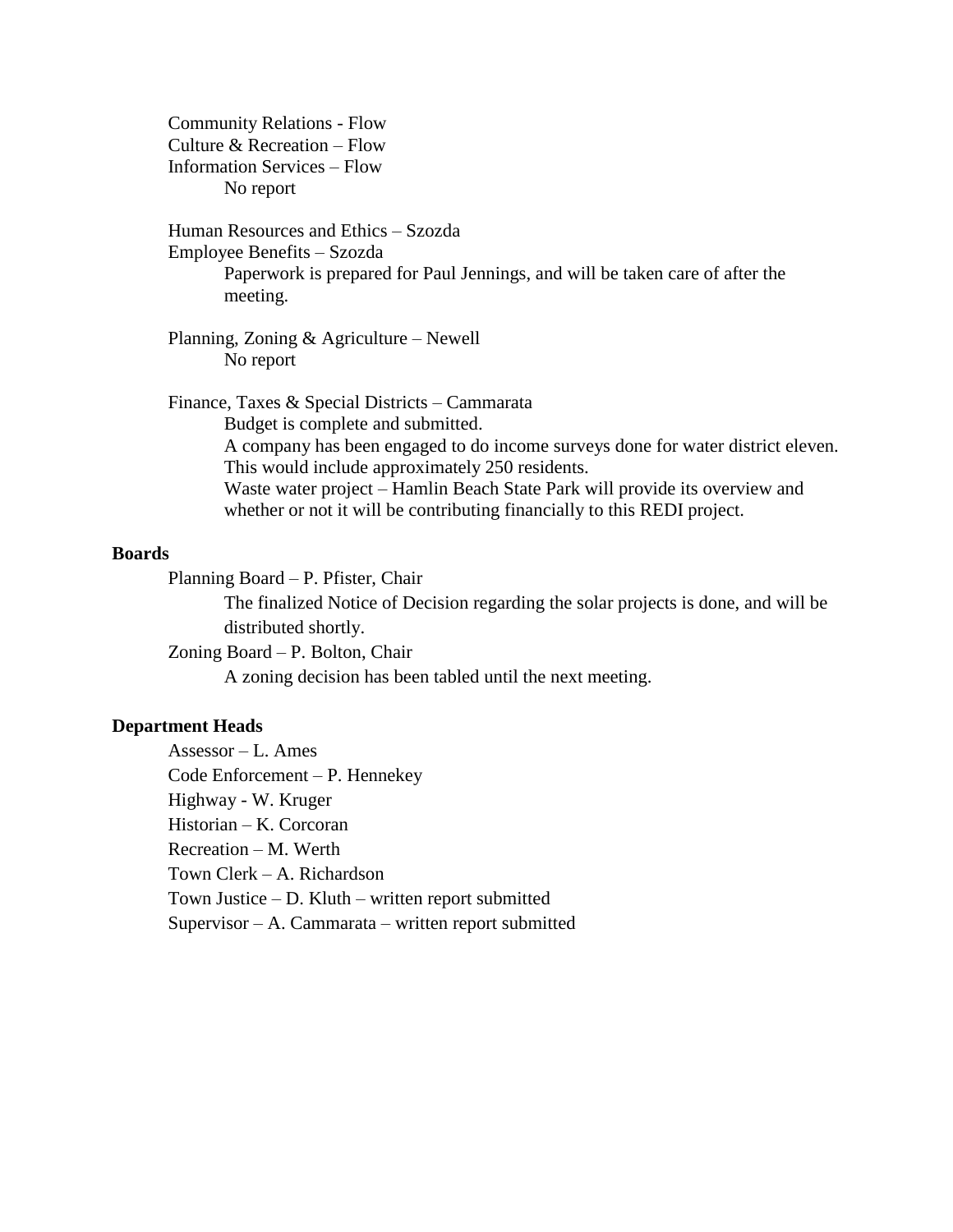# **RESOLUTIONS**

Councilman Martin made the following motion, which was seconded by Councilwoman Szozda:

# **RESOLUTION 94-1121 SCHEDULING YEAR END MEETING**

BE IT RESOLVED to schedule a year end meeting on Thursday, December 30, 2021, to be held at the Kendall Town Hall at 3:00 p.m., to pay year end bills and to conduct any other business. This meeting is to be published in the official newspaper and on the town's website.

Supervisor Cammarata called for vote, which resulted in all in favor, and declared the motion carried.

Councilwoman Szozda made the following motion, which was seconded by Councilman Martin:

# **RESOLUTION 95-1121 SCHEDULING 2022 ORGANIZATIONAL MEETING**

BE IT RESOLVED to hold the 2022 Organizational Meeting on Tuesday, January 4, 2022, at 7:00 p.m., at the Kendall Town Hall. This meeting is to be published in the official newspaper and on the town's website.

Supervisor Cammarata called for vote, which resulted in all in favor, and declared the motion carried.

Councilman Martin made the following motion, which was seconded by Councilwoman Szozda:

### **RESOLUTION 96-1121 AUTHORIZING EXECUTION OF AGREEMENT TO EXPEND HIGHWAY MONEYS**

BE IT RESOLVED that the Kendall Town Board authorizes Supervisor Cammarata to sign the attached agreement to spend the Town Highway Fund.

Supervisor Cammarata called for vote, which resulted in all in favor, and declared the motion carried.

Councilwoman Szozda made the following motion, which was seconded by Councilman Martin:

## **RESOLUTION 97-1121 BUDGET TRANSFERS**

BE IT RESOLVED to increase General Expense Account A1620.20, Town Hall Equipment, by \$150.00, and to decrease General Expense Account A3310.40, Traffic Control Contractual, by \$150.00, and